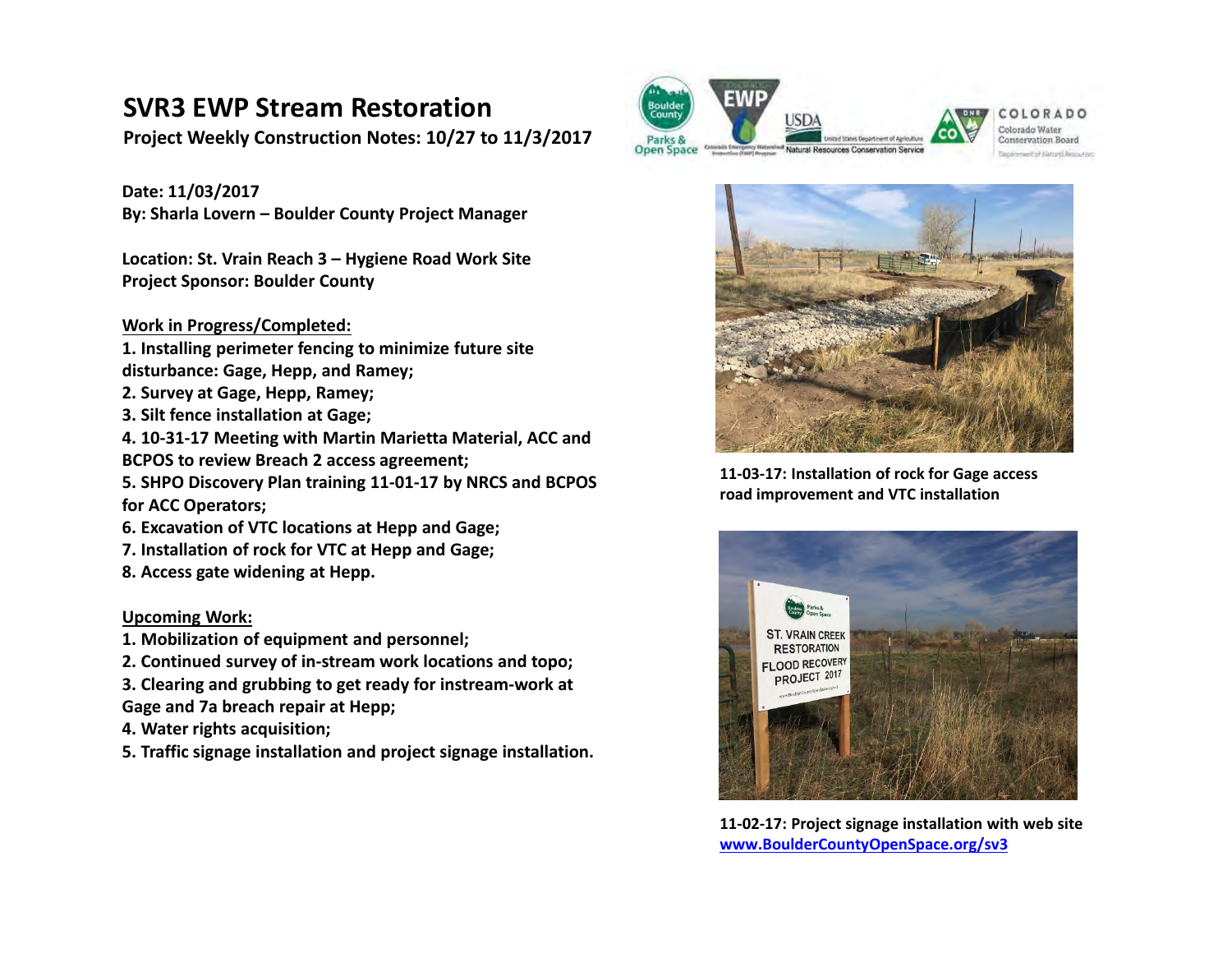## **St. Vrain Reach 3 Restoration Project: Project Weekly Construction Notes: 10/27 to 11/3/2017**



**11‐3‐17 Widening of gate at Hepp access point**



**at Ramey access point near 61st 11‐01‐17 Washed VTC and equipment delivery at Hepp**



**10‐27‐17 Silt fence installed at Gage property (Hygiene Rd Access to South)**



**10‐27‐17 Construction perimeter fencing and first wood delivery**